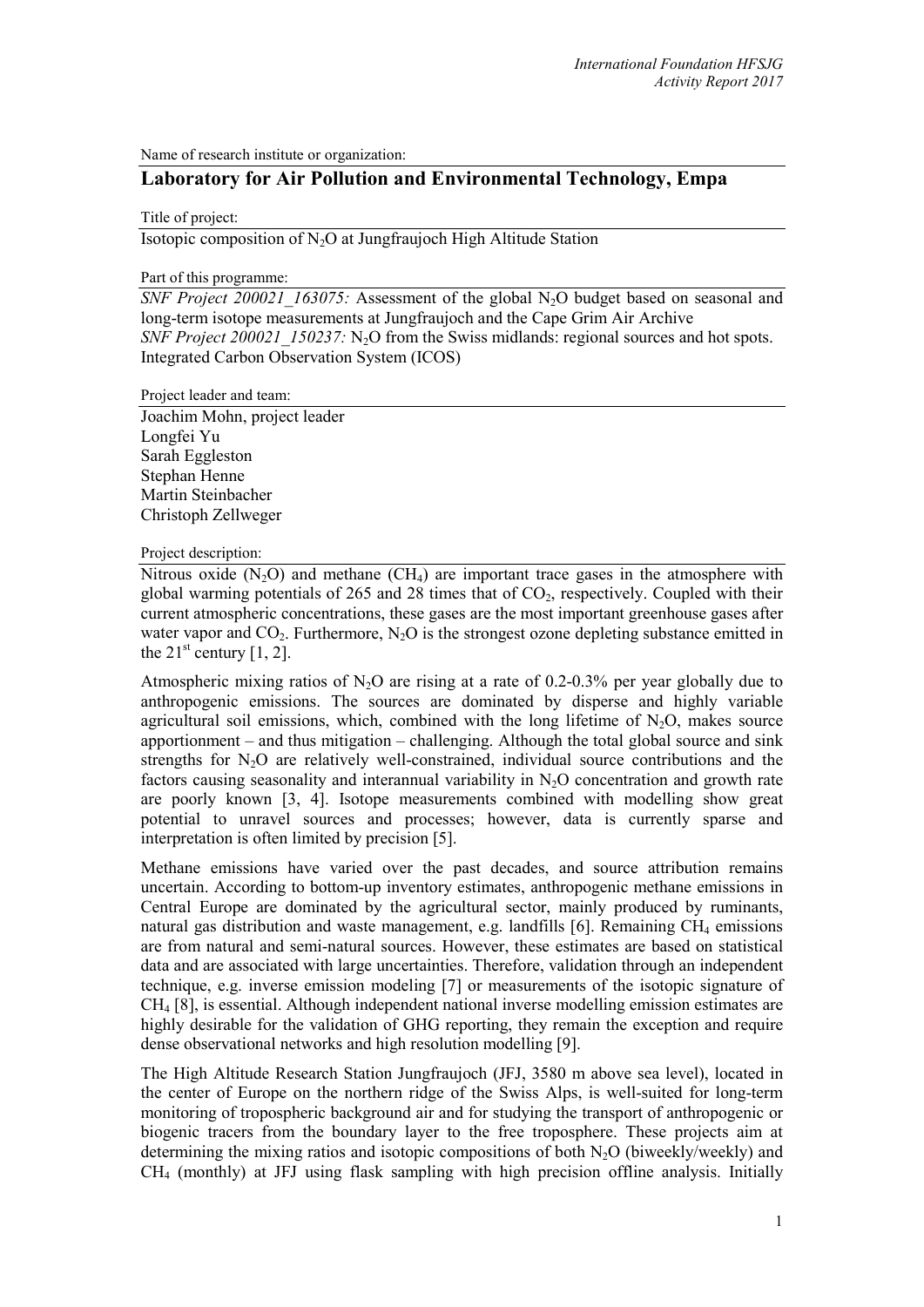focusing solely on  $N_2O$  measurements, CH<sub>4</sub> samples were incorporated into this project in October 2014, thanks to a partnership developed with Prof. Euan Nisbet at Royal Holloway, University of London (RHUL). In 2015-16, the  $N_2O$  project was extended to include analogous measurements from the Cape Grim (Tasmania) air archive, to compare the isotopic trends observed at JFJ to this important southern hemispheric baseline site (SNF Project 200021  $163075$ ). The N<sub>2</sub>O isotopic composition of flask samples is analyzed at Empa using pre-concentration from ambient air followed by quantum cascade laser absorption spectroscopy (QCLAS) [10], and mixing ratios are measured directly using QCLAS. Mixing ratios of CH<sub>4</sub> and  $\delta^{13}$ C-CH<sub>4</sub> are analyzed by Isotope-Ratio Mass Spectrometry (IRMS) at RHUL. In total, 157  $N_2O$  and 39 CH<sub>4</sub> samples have been collected from JFJ since the project was initiated in April 2014, making this a unique isotopic dataset for greenhouse gases at a background measurement station in Europe.



*Figure 1. N2O mixing ratios (grey and orange: continuous measurements; black: flasks);*  $\delta^{15}N_{bulk}$ ,  $\delta^{18}O$  and site preference of atmospheric N<sub>2</sub>O (flasks) during the period of 2014-2017 at JFJ. Standard deviations are given for replicate measurements. Note that the *measurements for mixing ratios in flasks are not yet completed for this period. Furthermore, sampling problems between February and August 2016 are responsible for the data gap in flask measurements.*

The continuous data show a distinct trend in N<sub>2</sub>O mixing ratio of +1.2 ppb y<sup>-1</sup>, higher than the global average of 0.8 ppb y<sup>-1</sup> over the period 2015-2016 [11].  $\delta^{15}N^{bulk}$  of N<sub>2</sub>O decreased over the study period, likely due to  $15N$ -depleted anthropogenic sources [12]. However, we observe no clear interannual tendency for  $\delta^{15}N$  site preference (SP) and  $\delta^{18}O$  of N<sub>2</sub>O. Surprisingly, our dataset demonstrated significant seasonal patterns for  $\delta^{15}N^{bulk}$  and SP, which might reflect seasonal variation in N<sub>2</sub>O production processes in the Northern Hemisphere. Stratospheric intrusion of isotopically enriched air could be another contributor to the observed seasonal pattern. Completing the dataset for 2017 and comparing with seasonal and long-term trends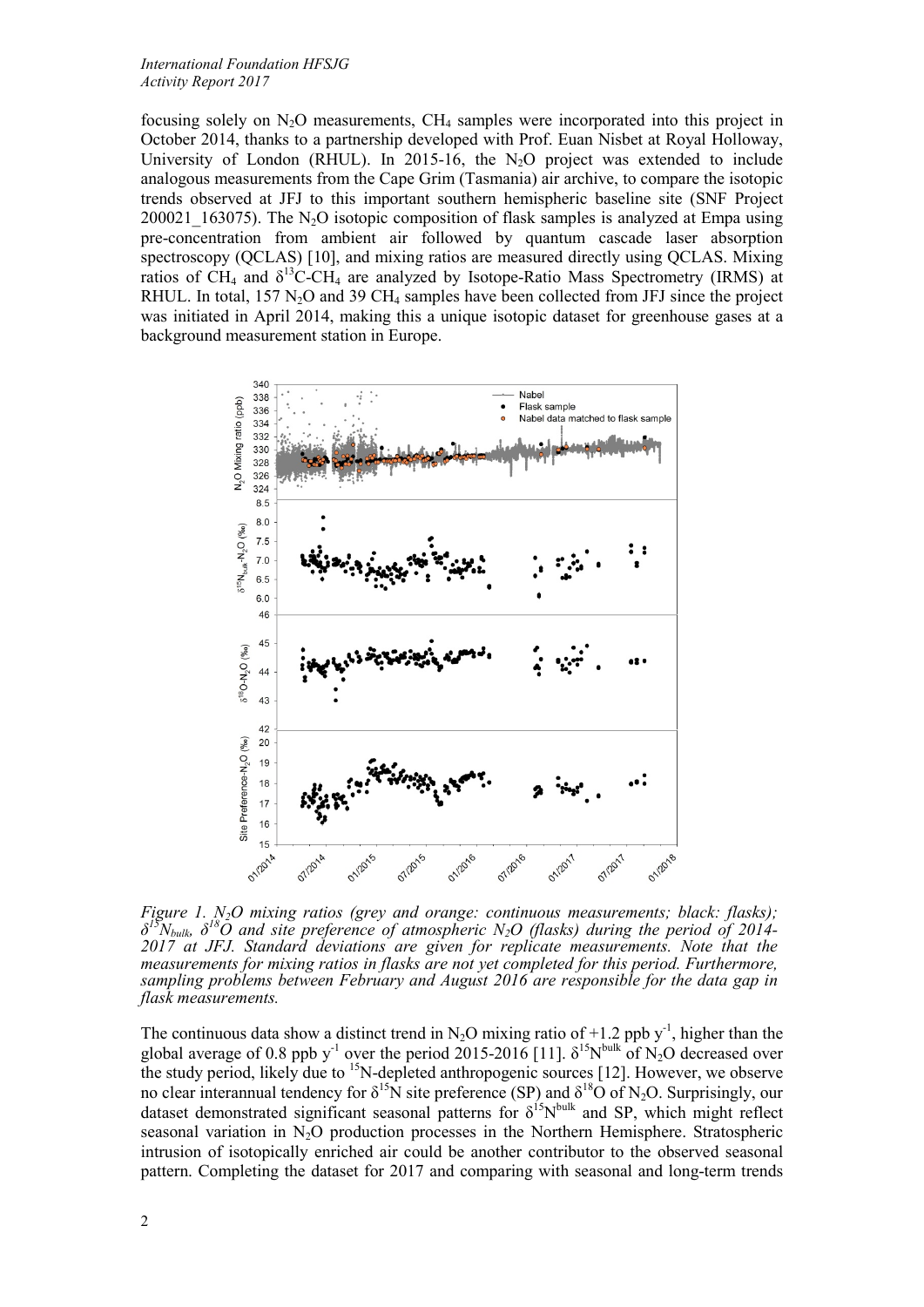from Cape Grim will further improve our understanding of hemispheric difference and global trends of  $N_2O$  cycle.



*Figure 2. CH4 mixing ratios measured in situ (grey line) and in flask samples (black points) and δ<sup>13</sup> C-CH4 in flaks samples between October 2014 and April 2017; standard deviations are shown in the figure. Note that sampling issues between February and August 2016 are responsible for the data gap in flask measurements.*

 $CH_4$  mixing ratios and  $\delta^{13}$ C-CH<sub>4</sub> values are generally anti-correlated, indicating emissions of <sup>13</sup>C-depleted CH<sub>4</sub> sources. Variations in CH<sub>4</sub> mixing ratios and isotope ratios are rather small, as samples were only collected on a regular basis and not triggered by emission events. A Keeling plot analysis indicates a main emission source with  $\delta^{13}$ C-CH<sub>4</sub> = -55 ‰ ( $r^2$  = 0.56). We plan to continue regular flask sampling at JFJ for CH<sub>4</sub> isotopic analysis. Additionally, we will add intensive sampling campaigns for emission events and FT conditions. Furthermore, flask samples will be analyzed for  $\delta D-CH_4$  by QCLAS to better characterize emission sources.

References:

- 1. IPCC (2014) Climate Change 2014: Synthesis Report. IPCC, Geneva, Switzerland, 151 pp.
- 2. Ravishankara et al. (2009) *Science,* 326(5949): 123-125
- 3. Ishijima et al. (2009) *Tellus B*, 61: 408–415.
- 4. Thompson et al. (2014) *Atmospheric Chemistry and Physics*, 14: 1801–1817.
- 5. Rigby et al. (2012) *Journal of Geophysical Research: Atmospheres*, 117: doi:10.1029/2011JD017384.
- 6. Hiller et al. (2014) *Biogeosciences*, 11: 1941-1959.
- 7. Bergamaschi et al. (2015) *Atmospheric Chemistry and Physics*, 15: 715-736.
- 8. Lowry et al. (2001) *Journal of Geophysical Research: Atmospheres*, 106: 7427-7448.
- 9. Henne et al. (2016) *Atmospheric Chemistry and Physics*, 16(6): 3683-3710.
- 10. Mohn et al. (2012) *Atmospheric Measurement Techniques*, 5: 1601-1609.
- 11. World Meteorological Organization and Global Atmospheric Watch (2017) *WMO/GAW Greenhouse Gas Bulletin*, 13.
- 12. Toyoda et al. (2013) *Journal of Geophysical Research: Atmospheres*, 118: doi:10.1002/jgrd.50221.